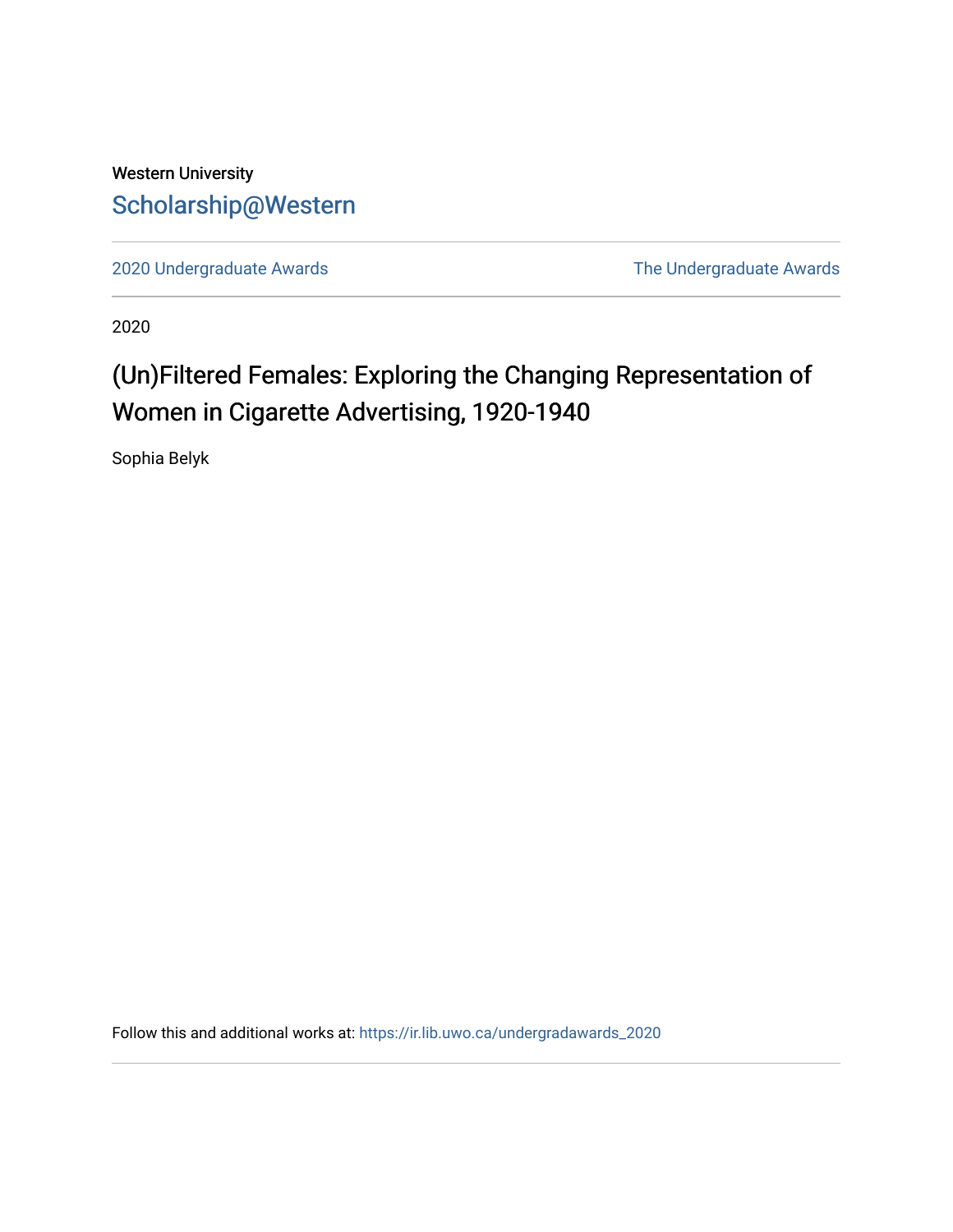Sophia Belyk

Professor Daniel Robinson

MIT 3325G

March 2020

(Un)Filtered Females: Exploring the Changing Representation of Women in Cigarette

Advertising, 1920-1940

#### **Abstract**

Throughout the first half of twentieth century, the act of smoking transitioned from being an exclusively male to a predominantly female practice. Indeed, by the end of the twentieth century merely being female was considered a serious risk to developing a smoking habit. This cultural shift is reflected in contemporary cigarette advertising, in which women begin as attractive accessories to male smokers and gradually become depicted as smoking independently. These advertisements were actively engaged with the social worlds of the women they targeted, drawing upon their contemporary concerns and values, namely those of women's liberation and an increased attention placed upon body image. This paper argues that the majority of this male to female advertising shift took place between 1920 and 1940, during which advertisements adapted their imagery to accommodate smoking as paradoxically both a powerful symbol of liberated femininity and as a means of conforming to the image of the attractive modern woman.

At the beginning of the  $20<sup>th</sup>$  century the sight of a cigarette dangling from a woman's hand – or worse, her mouth – was more than offensive, it was almost front-page newsworthy<sup>1</sup>. Yet by the close of the century merely being a woman was considered a significant risk for developing a smoking habit<sup>2</sup>. This rapid cultural shift is difficult to trace exactly, not least of all because women smoking was considered such a shameful activity for many years that it was done almost exclusively behind closed doors<sup>3</sup>. There is, however, a distinct shift in how cigarette advertisers portrayed women, a shift that was certainly guided by the changing norms of society. These advertisements began by depicting women as merely attractive accessories for smoking men, gradually introducing them as smokers themselves, and eventually highlighting a uniquely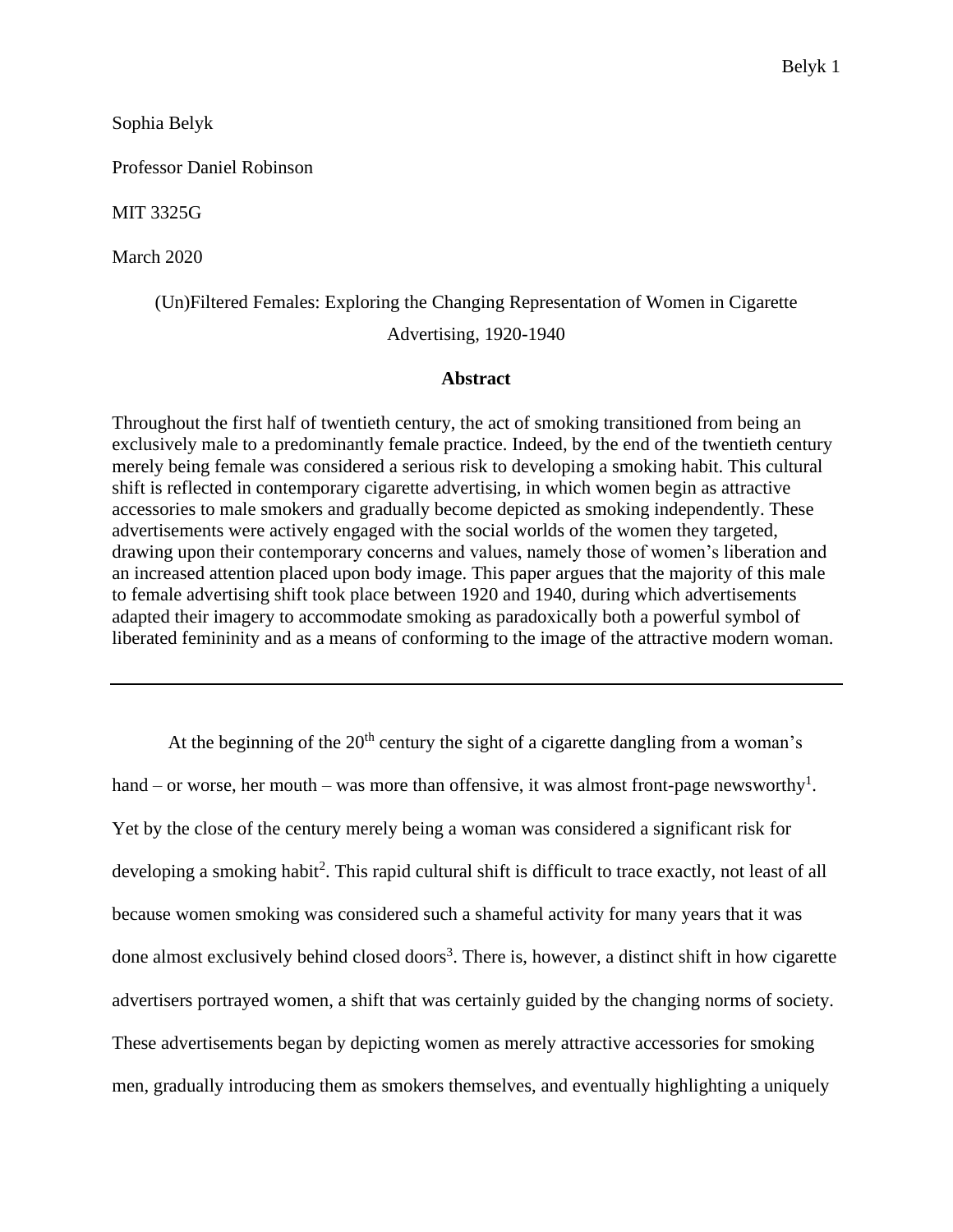feminine smoker identity. Though the identity of the woman smoker changed greatly in a variety of subtle ways throughout the century, the shift from women smoking as complete cultural taboo to an everyday occurrence can be isolated more specifically to a few decades after the First World War. Thus, this paper argues that cigarette advertising between 1920 and 1940 shifted from targeting almost exclusively men to targeting a large female audience as well, changing their imagery to accommodate the concerns and values of the contemporary woman, most notably that of women's liberation and the heightened attention to body image.

At the turn of the  $20<sup>th</sup>$  century smoking was a thoroughly masculine activity. To smoke as a woman, then, was to give off an image tantamount to total deviance, mannish lesbianism, and prostitution<sup>4</sup>. Yet during the First World War women became thoroughly immersed in cigarette culture, and when the war ended and their men came back from the front they found it challenging to return to the status quo of viewing smoking as exclusively masculine<sup>5</sup>. Thus, by the start of the 1920s there had already been a significant increase in the number of women who enjoyed smoking, though it was an activity enjoyed covertly, and seen as worthy of shame<sup>6</sup>. Cigarette advertising at this time, though it did not explicitly target women, featured them prominently as the attractive side pieces to smoking men<sup>7</sup>. Consider, for example, the Murad advertisement in which two men and two women dance around a cigarette, the women making loving eyes at the men, the only two characters with cigarettes dangling from their lips<sup>8</sup>. This advertising draws women in not by depicting them as smokers, but by making cigarettes seem like sexually attractive products, and by picturing them as the linchpin of social interaction<sup>9</sup>. Similarly, Chesterfield had a popular advertising campaign featuring couples sitting together with the man smoking a cigarette and the woman enjoying the second-hand smoke, the copy reading "blow some my way" as an acknowledgement of women taking pleasure from proximity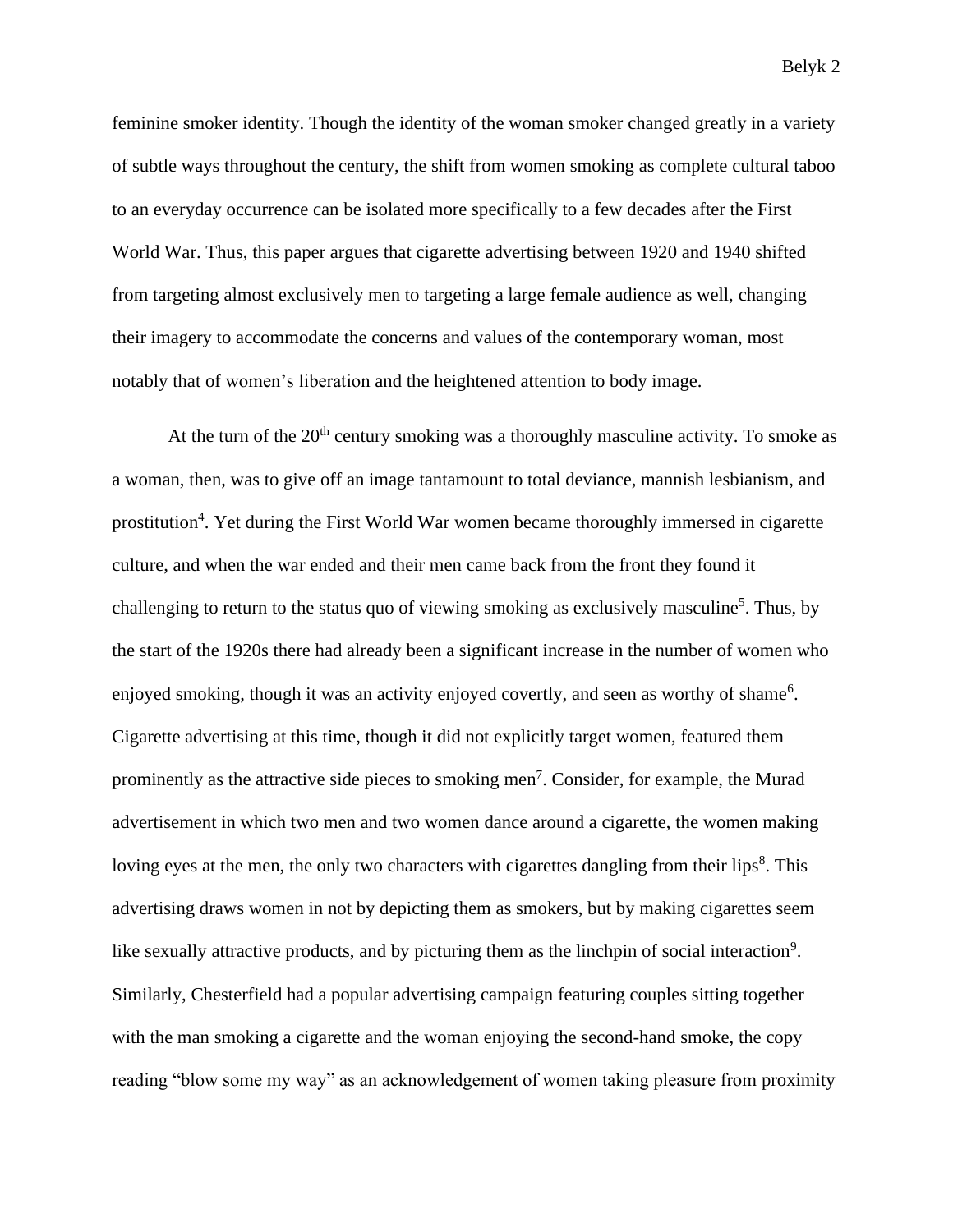to cigarettes, if not necessarily the action of smoking them $10$ . There were some occasions in the first half of the 1920s where women were depicted actually holding cigarettes, though these were few and far between, and they were often depicted as receiving cigarettes from men, either as gifts – to replace, for example, flowers – or as indications of intimacy<sup>11</sup>.

Regardless of the social taboo, it became apparent to the tobacco industry that women were a potentially huge untapped market, especially attractive given the rise of anti-smoking moral outrage, with cigarettes being nicknamed colourful dysphemisms such as "coffin nails."<sup>12</sup> In order to take advantage of a female market, advertisers needed women to be able to see themselves as possible smokers<sup>13</sup>. This required an understanding of women's desired selfimage, as advertising is essentially pitching a product as the means to satisfy a need that is often psychological<sup>14</sup>. Advertisers needed to make cigarettes appear to fulfill the desires of the average woman, thus leading them to infuse their products with images of glamour, thinness, and heterosexual desirability<sup>15</sup>. This image was greatly helped by a dramatic increase in the representation of women smoking in movies outside of the villainess role<sup>16</sup>. Bombshell movie stars such as Bette Davis, Marlene Dietrich, and Mae West all smoked on screen, all lending to an increased public image of smoking as an activity undertaken by reputable women $17$ .

One integral aspect to the development of the identity of the female smoker was women's liberation. The turn of the  $20<sup>th</sup>$  century was the height of first wave feminism, and thus women were increasingly thinking about themselves as independent beings with the same rights as men<sup>18</sup>. The first cigarette ads depicting women actually smoking displayed almost exclusively upper-class women, always well-dressed and immensely glamourous<sup>19</sup>. They also depicted women who were confidently behind the wheels of cars, or unchaperoned in the presence of a man<sup>20</sup>. These images of glamour and independence were markers of liberty and modernity, and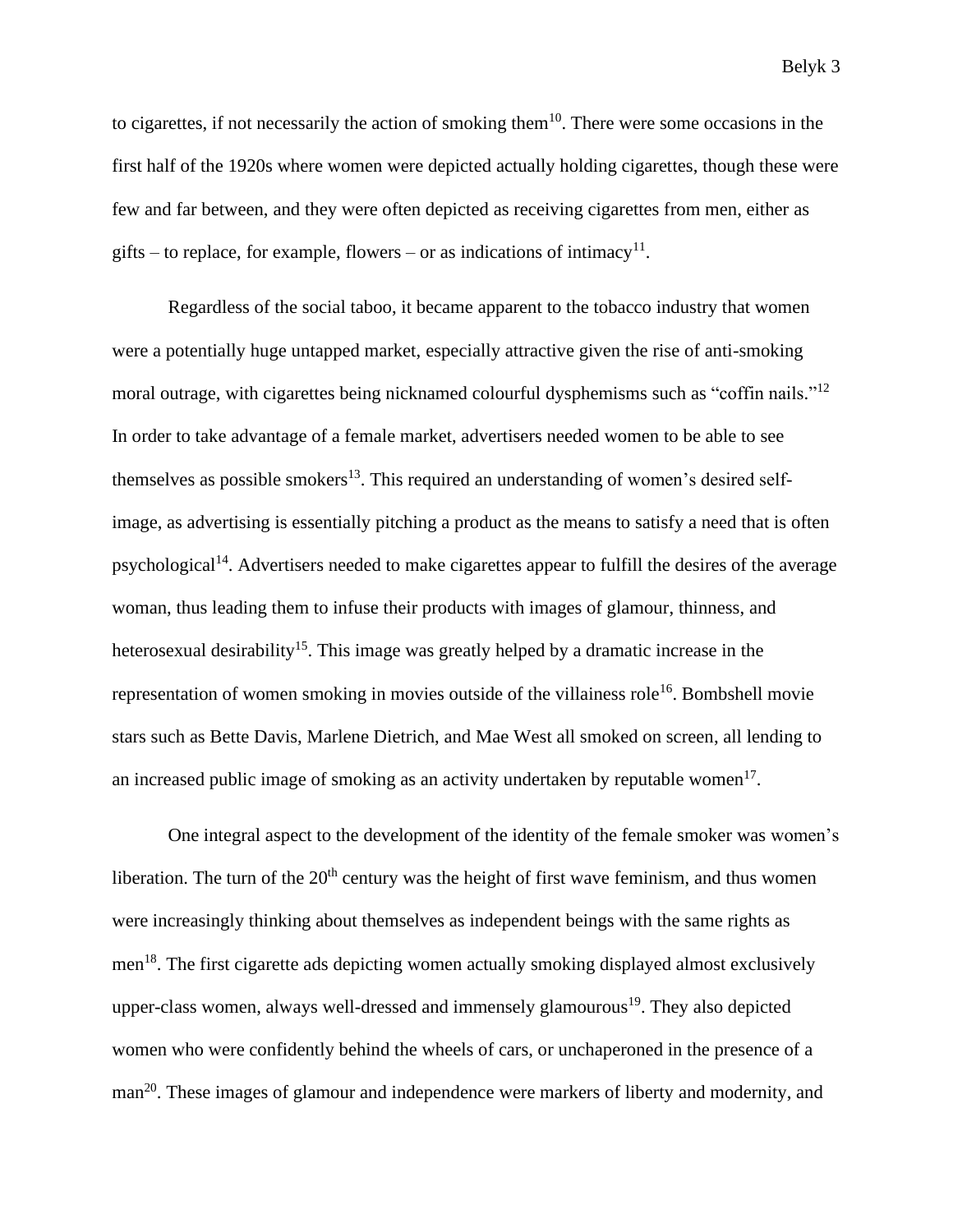intrinsically linked cigarettes with the cultivated image of free-spirited modern feminism. An excellent example can be found in a Gitanes advertisement from 1931 that depicts two women lighting one another's cigarettes, dressed in pantsuits that emulate male formal attire $^{21}$ . These women, free of any male companions, are the very picture of liberated femininity – though, notably, both women wear wedding rings. Nonetheless, the advertisement takes full advantage of coopting the masculine image of smoking, albeit in a uniquely feminine way. Women's liberation became associated with smoking *because* of the action's masculine connotations, as well as its ties to female sexuality<sup>22</sup>. Smoking, then, was also an image of sexual liberation, perhaps explaining why the flappers of the roaring twenties can hardly be pictured without their slender cigarettes dangling from their gloved hands.

Imagery of women's liberation in cigarette advertising was sometimes displayed overtly. A Lucky Strike advertisement sports the headline "Women Are Free! An ancient prejudice has been removed," equating women's right to smoke with the hefty issues of women's suffrage<sup>23</sup>. Similarly, an Abdulla advertisement reads "Our New Electorate Votes for Abdulla," showing an elegantly dressed young woman with a cigarette hanging languidly from her hand. The body of this advertisement reminds the viewer that "flappers won the vote," and so surely smoking must also be a part of this attractive modern female identity<sup>24</sup>. This line of advertising proved to be largely effective. Indeed, even when women found the actual act of smoking repulsive or uncomfortable, they persisted, intending to take full advantage of its symbol of liberated womanhood<sup>25</sup>.

Cigarette advertisers also took to displaying women excelling, both in sports and professionally<sup>26</sup>. Women were shown, for example, effortlessly smoking while cross country skiing<sup>27</sup>, or refreshing themselves with a smoke after a tiring game of tennis<sup>28</sup>. These physical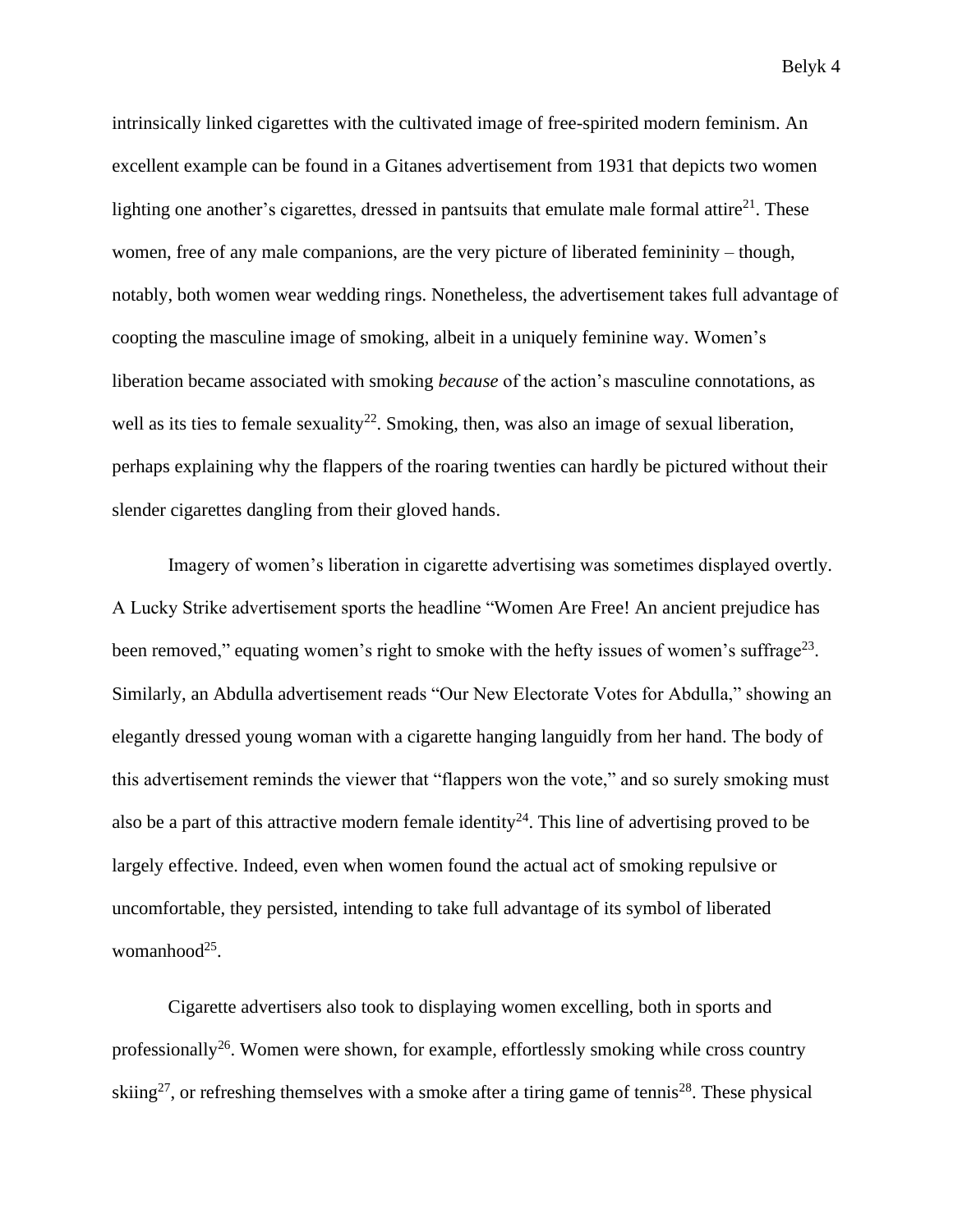activities, both habits of the leisure class, making them aspirational rather than achievable for most of the women in America<sup>29</sup>, showed yet another way that smoking could fit into ideal modern femininity. In addition to images of an aspirational personal life entwined with smoking, advertisers used many celebrity endorsements to showcase the kind of lifestyle smoking lent itself to. Responding to contemporary desire for women's liberation, many ads featured prominent women who excelled in typically masculine fields. Camel issued an ad with a beaming young Mrs. John W. Rockefeller Jr. with her boot up on the wing of her monoplane, enjoying a cigarette, presumably after a thrilling flight<sup>30</sup>. Similarly, Lucky Strike put out an advertisement appearing to feature a testimonial from Amelia Earhart herself, though this was ultimately misleading, as Earhart was not a smoker, though it is true that her male crew preferred Lucky Strike cigarettes<sup>31,32</sup>. Nonetheless, Earhart's face on a cigarette advertisement drew a clear parallel in the viewer's mind between smoking and accomplished womanhood. These advertisements thus reflected the contemporary values of women who were fighting for their civil rights, riding on the ideological coattails of suffragettes by asking why stop with the vote, why not level the smoking playing field as well?

One of the more effective acts of cigarette advertising that linked emancipation with smoking took place not on paper, but on the street. The 1929 Easter Parade in New York City featured a pseudo-event orchestrated by Edward Bernays, consisting of marching fashionable socialites lighting up cigarettes in the effort to "[smash] the discriminatory taboo"<sup>33</sup> concerning women smoking. This was done as a public relations stunt for the American Tobacco Company who hired Bernays as part of their quest to make smoking seem more appealing to women. Bernays enlisted the help of the psychoanalyst A. A. Brill, who claimed that in order to attract women to smoking they needed to equate smoking to power, something that women, in the midst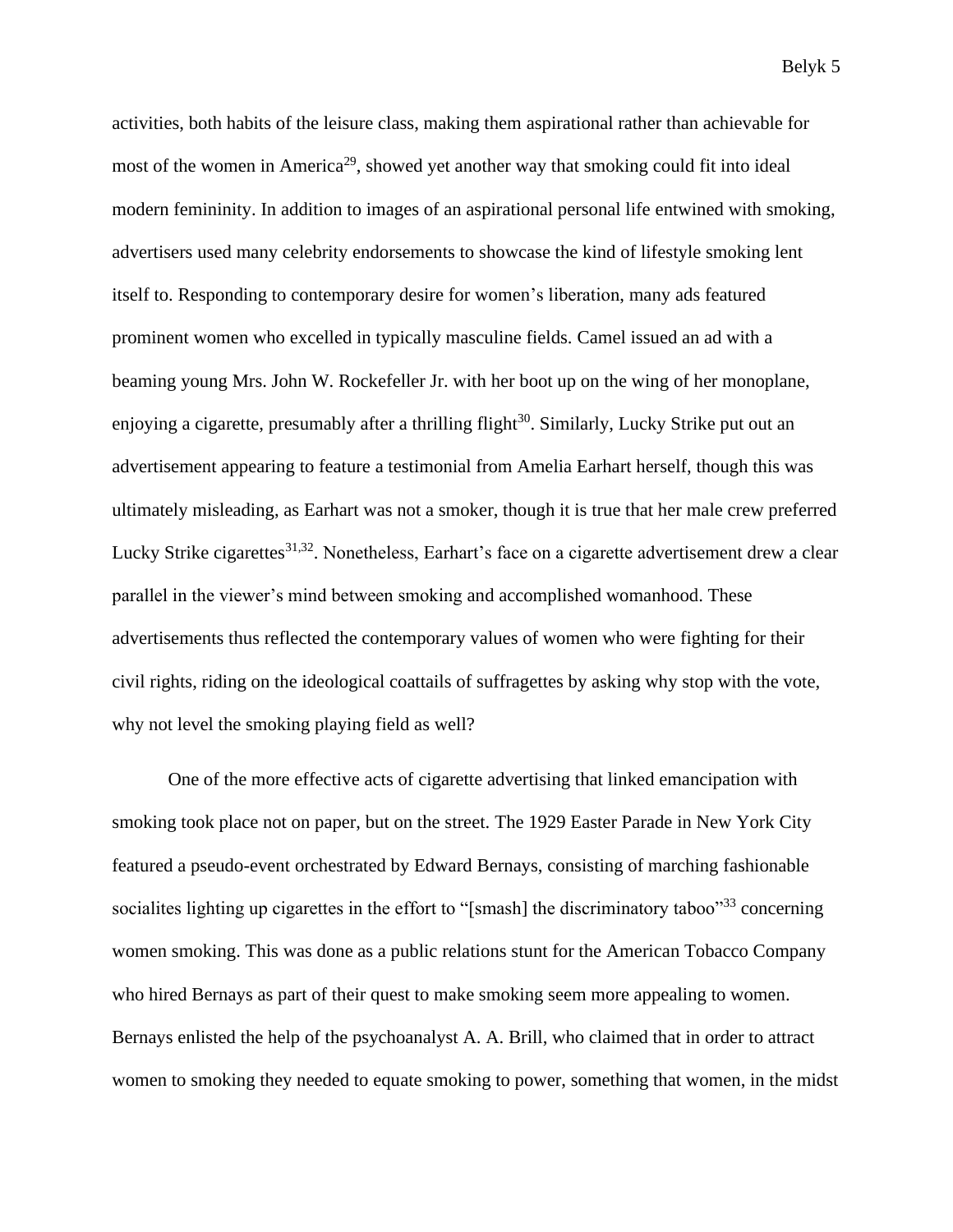of the contemporary first-wave feminist movement, would find attractive<sup>34</sup>. People would supposedly be enamoured with these glamourous women smoking in public, something still taboo enough to be newsworthy<sup>35</sup>. Though this publicity stunt, coined "Torches of Freedom" by Bernays, may not have been earthshattering in its impact on cultural taboo, it certainly contributed to the shifting image of cigarettes from improper to empowering<sup>36</sup>.

It is, however, perhaps a bit of a double-edged sword to name cigarette advertising as feminist. The emasculating connotations of women smoking and thus taking away what had theretofore been an exclusively male practice certainly did not appeal to every woman. Indeed, the vast majority of the public was uncomfortable with the idea of women sacrificing their femininity to smoke cigarettes<sup>37</sup>. This called for advertisers' job as 'missionaries of modernity," ushering in the new and the unfamiliar under the guise of established and comfortable values to ease the wariness against modern life<sup>38</sup>. In order to accommodate the uncomfortable idea of women smoking, advertisers positioned their advertisements within distinctly heterosexual gendered relations. Thus, women could smoke, as long as they were smoking in "a distinctly feminine manner."39

One way in which cigarette advertising catered to traditional femininity was to position cigarettes as the heart of heterosexual relationships. Women were constantly depicted in the company of men, being attractive and charming, with the cigarettes a focal point of the social interaction<sup>40</sup>. Cigarettes were depicted as romantic gifts for women<sup>41</sup>, or as the (literal) spark in a lasting romance. Consider the Chesterfield advertisement with the headline "I struck a Match in the Rain," with copy that reads "a little flame revealed we both like Chesterfield… and now we're furnishing a cottage."<sup>42</sup> Chesterfield is drawing women in by asserting that sharing a penchant for smoking is a sure-fire way to "strike a match" with an eligible bachelor. Similarly, a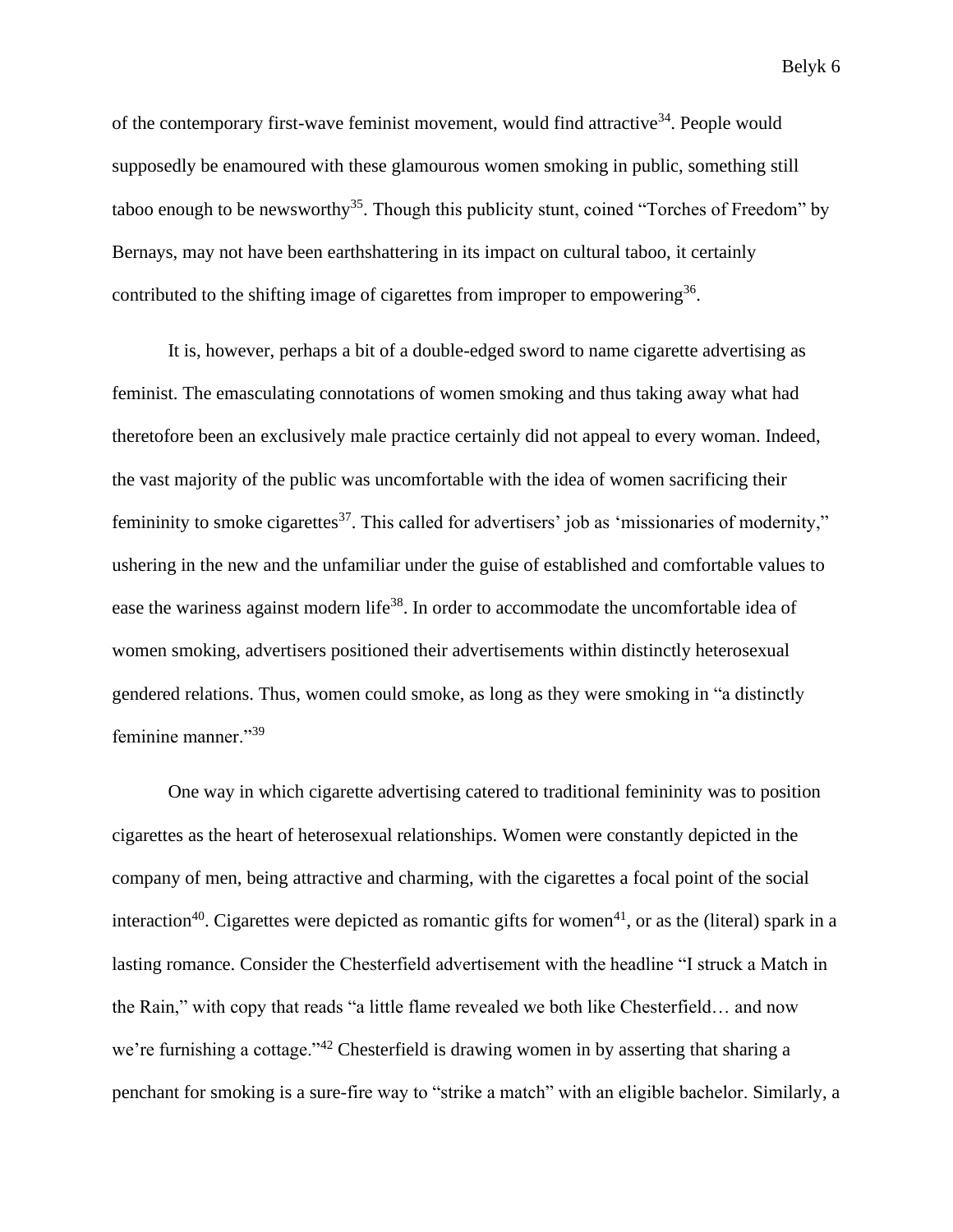Lucky Strike advertisement features a man and a woman smoking at a café, with the man blowing two smoke rings towards the woman, one shaped as an engagement band and the other as a wedding ring with a diamond set on top. The headline reads "forever and ever," as once again the cigarette is positioned as the key to successful heterosexual relationships<sup>43</sup>. In addition, the women in these ads are positioned as physically submissive to the man, positioned below him or with their eyes bashfully downcast as he makes the defining action, whether blowing smoke or lighting her cigarette<sup>44</sup>. Thus, these women may be smoking, but they are smoking in a way that still defers to her male companion, and it is seen as more palatable as a result.

Another way that cigarettes targeted women in a more conventional sense was to focus on female body image, something that was becoming more important to women giving the newly slimmed fashions of the roaring  $20s^{45}$ . The most common target was slimness of figure, something that Lucky Strike focused on throughout several advertising campaigns, most notably "reach for a Lucky instead of a sweet," which claimed that picking up a cigarette would help women keep a trim and modern figure<sup>46</sup>. They also released advertisements with celebrity endorsements from attractive stars, all claiming that Lucky Strike cigarettes were the key to their slim figures<sup>47</sup>. The Lucky Strike slimness campaign was eventually cancelled and the company ordered to refrain from using the claim that smoking kept users in shape again, largely because of the misleading and medically incorrect information it offered, but also because of how it fundamentally angered the extremely powerful capitalist sectors of the sugar trust and the candy lobby<sup>48</sup>. Instead of claiming that the cigarette led to a skinny body, then, Lucky Strike released further campaigns that claimed it was healthier to pick up a smoking habit than a sweets habit, leading to the same result<sup>49</sup>. These campaigns were so successful that they lifted Lucky Strike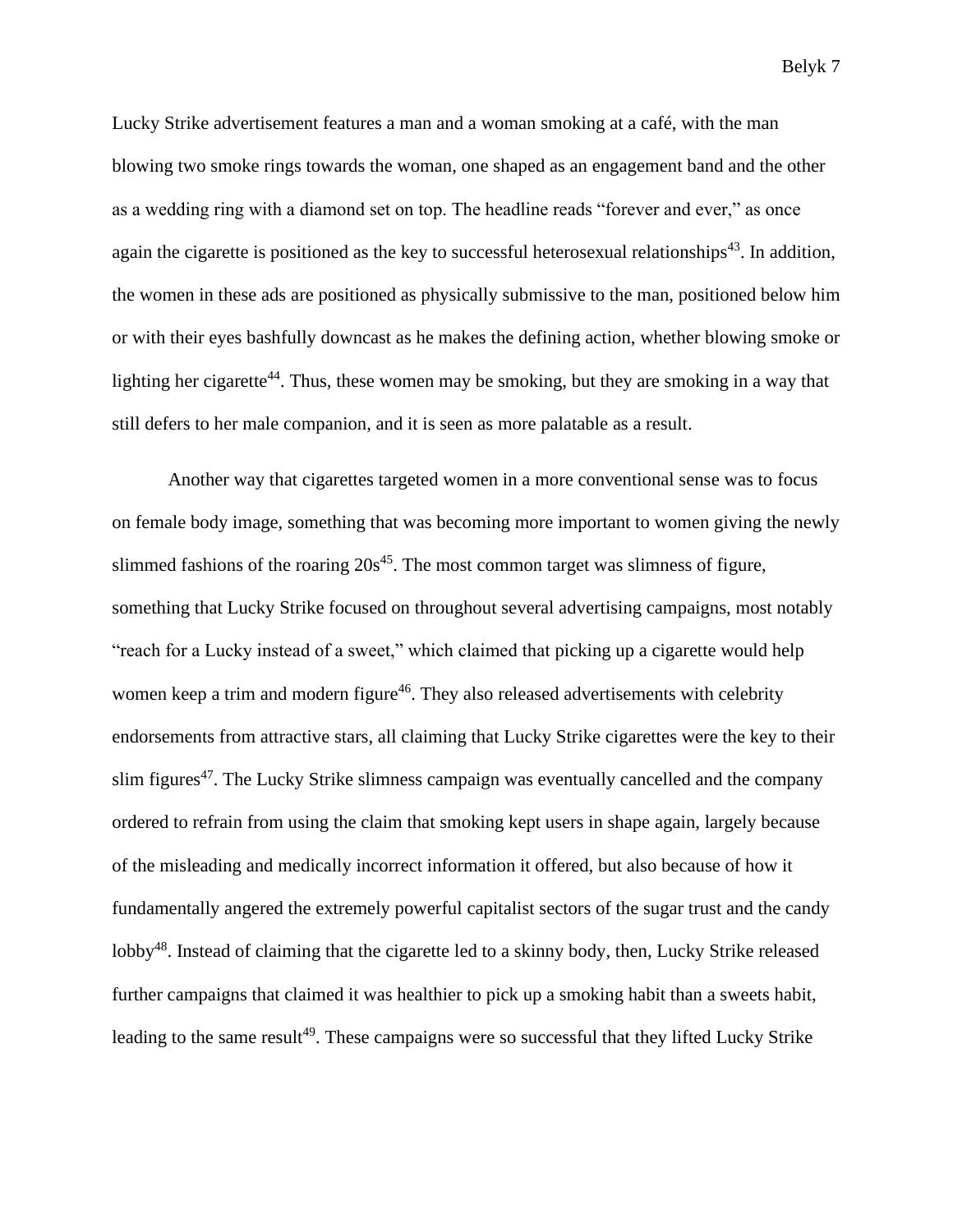from third to first in the American tobacco market between 1925 and 1930<sup>50</sup>, remaining in the top spot until the  $1950s^{51}$ .

Cigarettes targeted women's concerns about meeting beauty standards in a variety of ways, by targeting not just slimness, but keeping their teeth white from tobacco stains, ash out of their lipstick<sup>52</sup>, and avoiding harsh smoke<sup>53,54</sup>. Indeed, smoking was considered bad for one's health only inasmuch it robbed women of charming femininities, such as a pleasant voice. It was, in fact, considered an equal health risk to inhaling heavy dust<sup>55</sup>. It became popular to offer female-targeted varieties of tobacco products that claimed to be milder on the throat<sup>56</sup>, or that prevented bad breath, such as the Old Gold advertisement warning women to "keep kissable" with lighter cigarettes<sup>57</sup>. Also targeted was women's fashion, in which cigarettes were "utilised… stylistically to accentuate feminine lines, more specifically to elongate and make more graceful the hand and arm or to assist in framing the face."<sup>58</sup> In an interesting move from Lucky Strike, the cigarette company hired Bernays to promote green as a newly fashionable colour for modern women, with the hope that having women wear more green would encourage them to buy Lucky Strikes, as their dark green box would now complement their ensembles<sup>59,60</sup>. Thus, these aesthetic concerns added to the act of smoking a uniquely feminine dimension. Women were still encouraged to smoke themselves, attracted by the promised of high glamour and romance that the women in the advertisements embodied, though they were expected to smoke under strict gender guidelines, so that they would not offend too badly those who were still sore about losing smoking as a masculine practice.

Thus, one can see the double-edged blade with which cigarette advertising marketed to women between 1920 and 1940. On one hand, society was in the throes of first-wave feminism, and as such advertising needed to reflect the fierce desire for independence and liberation that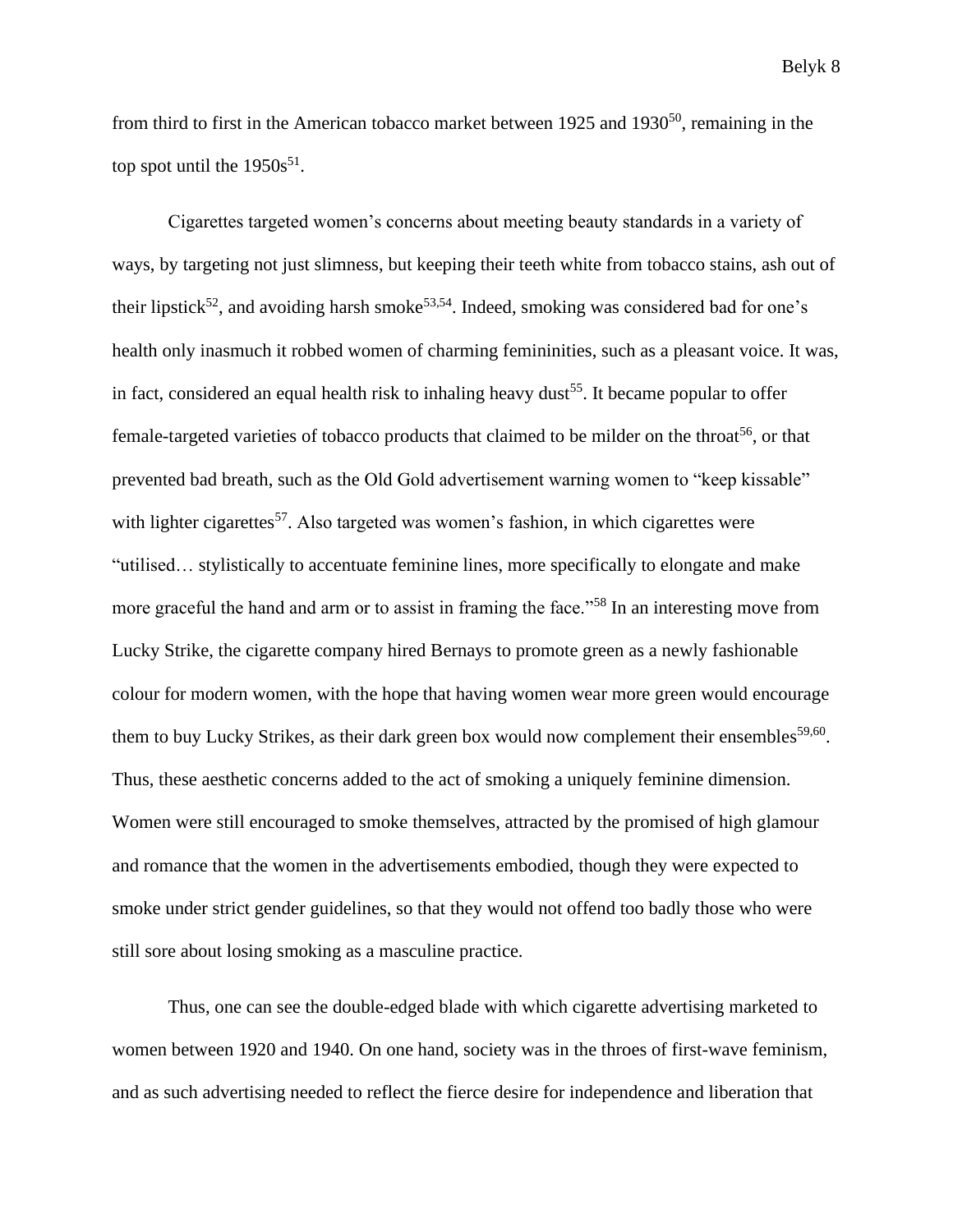the average young woman would feel. Yet, smoking in some ways conformed to the social pressures of femininity, seeking thinness, romance, the appearance of confidence, and the social and intellectual connotations that came along with the image of the sophisticated woman dangling a cigarette from her hand. The 1920s began with women hardly able to picture themselves in public with a cigarette, and barely twenty years later they had discovered a uniquely feminine identity of "smoker." There was little doubt that a new feminine identity was forming, and that smoking would somehow be involved. The question was to what extent would smoking become a part of womanhood, and in what capacity. Cigarette advertising played for both teams, simultaneously supporting smoking as a symbol of liberated womanhood and a marker of traditional femininity. Regardless, it was in these decades that smoking became a staple of the average woman's life, making them a prominent market for a previously masculine image throughout the entire  $20<sup>th</sup>$  century.

 $<sup>1</sup>$  Segrave, 1.</sup>

<sup>2</sup> Tinkler, "Red Tips for Hot Lips," 250.

<sup>&</sup>lt;sup>3</sup> Segrave, 112.

<sup>4</sup> Tinkler, "Red Tips for Hot Lips," 257.

<sup>5</sup> Tinkler, *Smoke Signals*, 68.

<sup>6</sup> Segrave 112.

 $<sup>7</sup>$  Elliot, 60.</sup>

 $8$  Ad 1.

<sup>9</sup> Tinkler, *Smoke Signals*, 57.

 $10$  Ad 4.

 $11$  Ad 2.

<sup>12</sup> Sivulka, 148.

<sup>&</sup>lt;sup>13</sup> Altman, David G., Michael D. Slater, Cheryl L. Albright, and Nathan Maccoby, 22.

<sup>14</sup> Anderson, S. J., S. A. Glantz and P. M. Ling, 127-129.

<sup>15</sup> Anderson, S. J., S. A. Glantz and P. M. Ling, 128.

<sup>&</sup>lt;sup>16</sup> Segrave 113.

<sup>17</sup> Elliot, 62.

<sup>18</sup> Rampton.

<sup>19</sup> Ad 18, Ad 19.

<sup>20</sup> Tinkler, "Red Tips for Hot Lips," 255.

<sup>21</sup> Ad 11.

<sup>22</sup> Tinkler, *Smoke Signals*, 77, 83.

<sup>23</sup> Ad 8.

 $24$  Ad 7.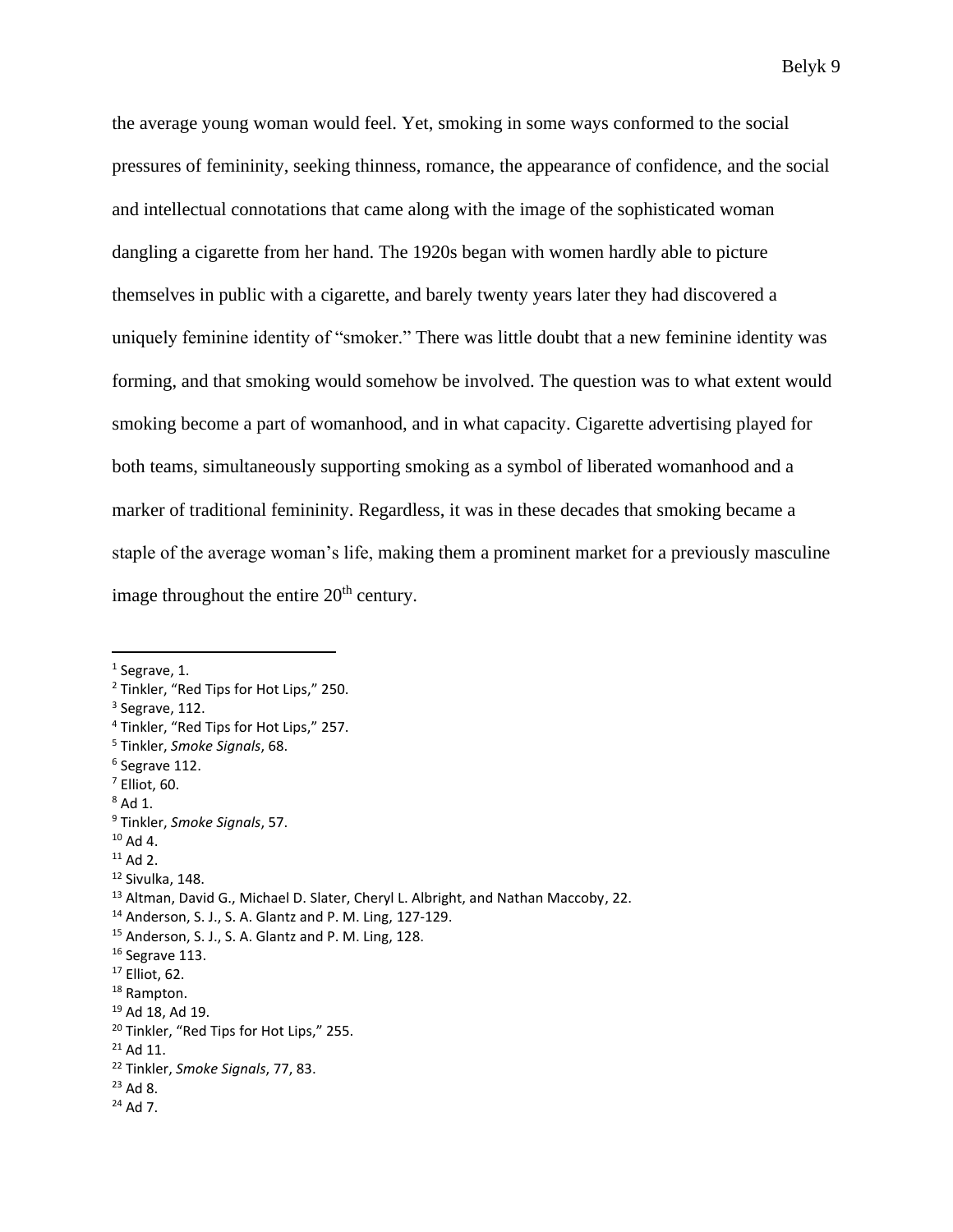```
25 Tinkler, Smoke Signals, 60.
<sup>26</sup> Tinkler, "Red Tips for Hot Lips," 260-261.
27 Ad 9.
28 Ad 15.
29 Elliot, 63.
30 Ad 20.
31 Ad 3.
32 Segrave, 117.
<sup>33</sup> Murphree, 258.
<sup>34</sup> Murphree, 258.
<sup>35</sup> Murphree, 259.
<sup>36</sup> Murphree, 281.
37 Tinkler, Smoke Signals, 43.
<sup>38</sup> Tinkler, "Red Tips for Hot Lips," 265.
<sup>39</sup> Tinkler, "Red Tips for Hot Lips," 268.
40 Elliot, 60.
41 Ad 2.
42 Ad 17.
43 Ad 13.
44 Tinkler, "Red Tips for Hot Lips," 265.
45 Segrave, 194.
46 Ad 6.
47 Ad 5.
48 Segrave, 194-195.
49 Ad 10.
50 Altman, David G., Michael D. Slater, Cheryl L. Albright, and Nathan Maccoby, 25.
51 Sivulka, 149.
52 Ad 16.
53 Ad 21.
54 Elliot, 66.
55 Segrave, 130.
56 Tinkler, "Red Tips for Hot Lips," 257-258.
57 Ad 12.
58 Tinkler, "Red Tips for Hot Lips," 258.
59 Ad 14.
60 Sivulka, 149.
```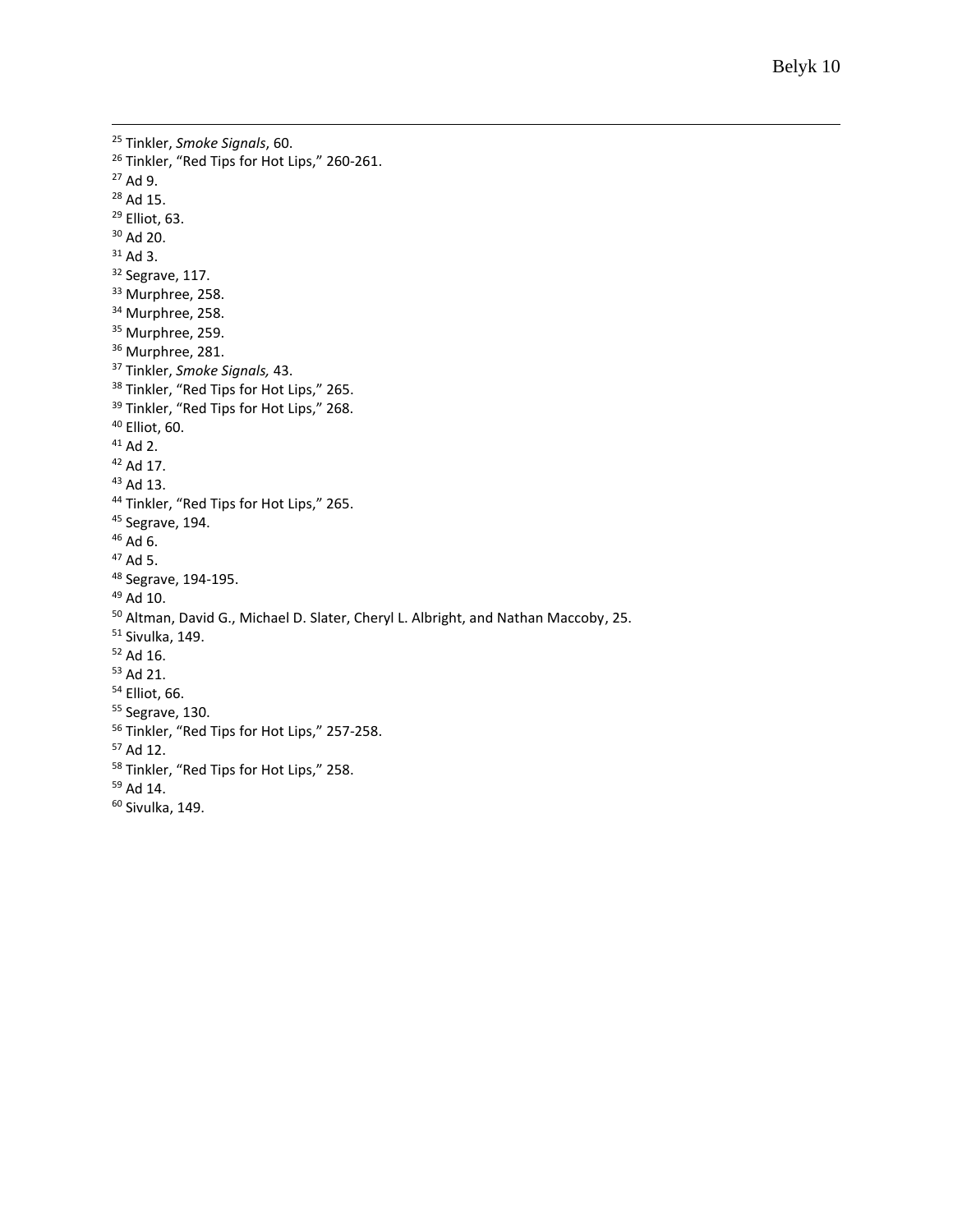### Appendix

|    | <b>Brand</b>         | <b>Ad Title/Campaign</b>                           | Date |
|----|----------------------|----------------------------------------------------|------|
| 1. | Murad                | Murad                                              | 1916 |
| 2. | Abdulla              | Say it with Abdullas                               | 1922 |
| 3. | Lucky Strike         | Instead of a Sweet (Amelia Earhart)                | 1928 |
| 4. | Chesterfield         | Blow Some My Way                                   | 1928 |
| 5. | Lucky Strike         | Instead of a Sweet (with female stars)             | 1929 |
| 6. | Lucky Strike         | Instead of a Sweet                                 | 1929 |
| 7. | Abdulla              | Our New Electorate Votes for Abdulla               | 1929 |
| 8. | Lucky Strike         | Women are Free!                                    | 1929 |
|    | 9. Will's Gold Flake | Cool and Fresh                                     | 1930 |
|    | 10. Lucky Strike     | <b>Future Shadow Faces</b>                         | 1930 |
|    | 11. Gitanes          | <b>Gitanes Vizire</b>                              | 1931 |
|    | 12. Old Gold         | Keep Kissable                                      | 1931 |
|    | 13. Lucky Strike     | Forever and Ever                                   | 1933 |
|    | 14. Lucky Strike     | They Taste Better                                  | 1934 |
|    | 15. Camel            | Get a Lift with a Camel                            | 1934 |
|    | 16. Marlboro         | Ivory Tips Protect the Lips                        | 1935 |
|    | 17. Chesterfield     | I struck a Match in the Rain                       | 1935 |
|    | 18. Lucky Strike     | Her Singing Coach Advised a Light Smoke            | 1936 |
|    | 19. Lucky Strike     | Luckies $-$ a light smoke                          | 1936 |
|    | 20. Camel            | Young Mrs. Rockefeller Pilots a Low-Wing Monoplane | 1937 |
|    | 21. Craven'A'        | For Your Throat's Sake                             | 1939 |